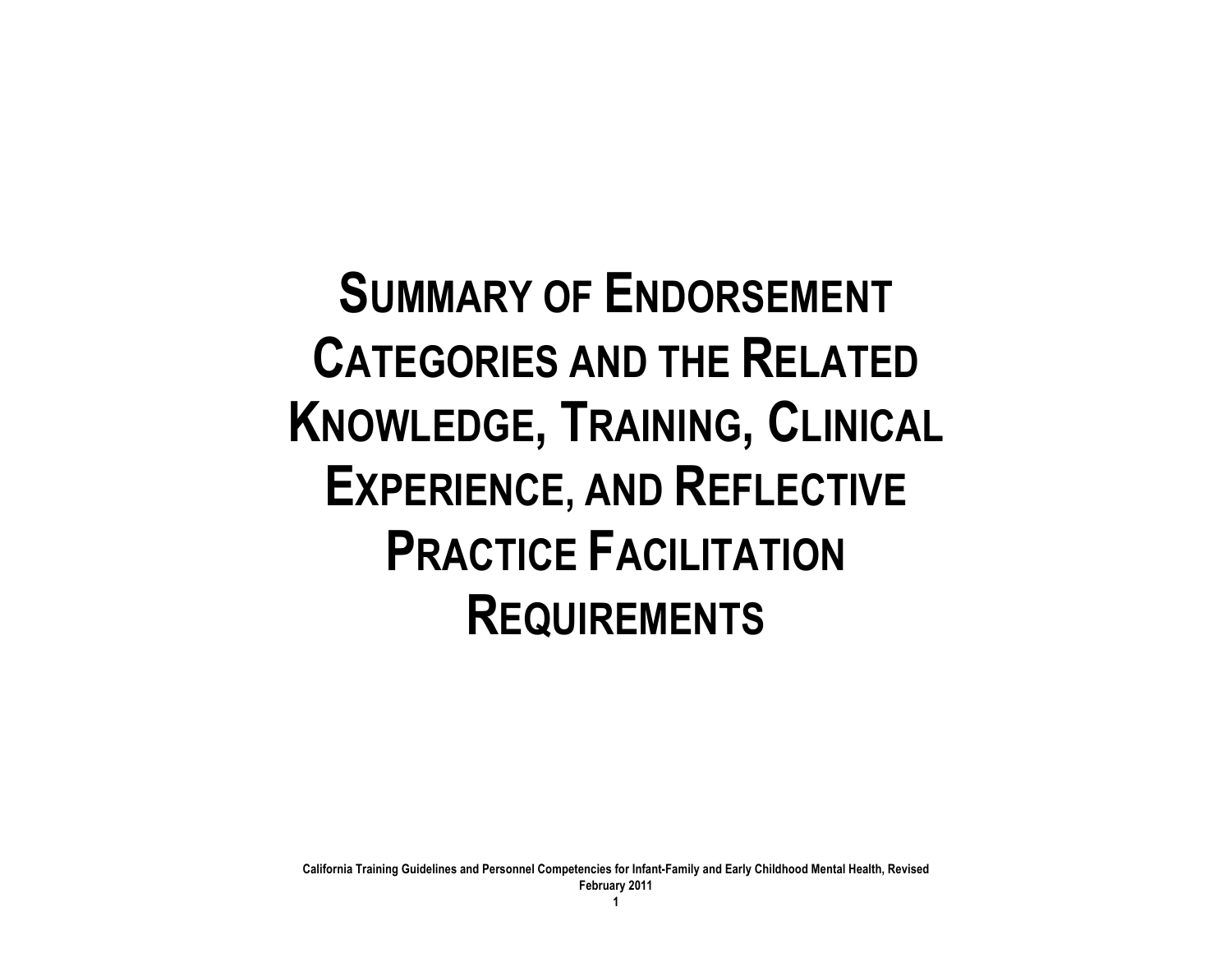## **CALIFORNIA TRAINING GUIDELINES AND PERSONNEL COMPETENCIES FOR INFANT-FAMILY AND EARLY CHILDHOOD MENTAL HEALTH (IFECMH), REVISED**  SUMMARY OF ENDORSEMENT CATEGORIES AND RELATED KNOWLEDGE, TRAINING, CLINICAL EXPERIENCE,

AND REFLECTIVE PRACTICE FACILITATION REQUIREMENTS

|                                                                                                                                                    | <b>TRANSDISCIPLINARY MENTAL</b><br><b>HEALTH PRACTITIONER</b>                                                                                                                                                                                                                                                                                                                                                                                                                                                                             | <b>MENTAL HEALTH SPECIALIST</b>                                                                                                                                                                                                                                                                                                                                                                                                                                                                                                                                                                                                    | <b>REFLECTIVE PRACTICE FACILITATOR (RPF)</b>                                                                                                                                                                                                                                                                                                                                                                                                                                                                                                                                 |                                                          |                                                                                                 |
|----------------------------------------------------------------------------------------------------------------------------------------------------|-------------------------------------------------------------------------------------------------------------------------------------------------------------------------------------------------------------------------------------------------------------------------------------------------------------------------------------------------------------------------------------------------------------------------------------------------------------------------------------------------------------------------------------------|------------------------------------------------------------------------------------------------------------------------------------------------------------------------------------------------------------------------------------------------------------------------------------------------------------------------------------------------------------------------------------------------------------------------------------------------------------------------------------------------------------------------------------------------------------------------------------------------------------------------------------|------------------------------------------------------------------------------------------------------------------------------------------------------------------------------------------------------------------------------------------------------------------------------------------------------------------------------------------------------------------------------------------------------------------------------------------------------------------------------------------------------------------------------------------------------------------------------|----------------------------------------------------------|-------------------------------------------------------------------------------------------------|
| <b>Definition</b>                                                                                                                                  | Professionals from multiple human<br>development and education disciplines,<br>including early intervention, mental<br>health, nursing, occupational therapy,<br>human development, audiology, physical<br>therapy, speech and language<br>pathology, special education, social<br>work, and pediatrics, who work with<br>pregnant women, infants, toddlers, and<br>preschoolers and their families, and who<br>have achieved the Transdisciplinary<br>Mental Health Practitioner mental health<br>competencies described in this manual. | Individuals from relevant professional practice<br>disciplines who have a master's degree or higher<br>and a professional license or credential from a<br>state regulatory agency and who have achieved<br>the Mental Health Specialist competencies<br>described in this manual. Infant-family and early<br>childhood Mental Health Specialists include, but<br>are not limited to, professionals in the mental<br>health fields. They provide prenatal, infant-<br>family, and early childhood mental health<br>services within their scope of practice in the<br>areas of promotion, preventive intervention, and<br>treatment. | Those who support the reflective practice of individuals working with infants, toddlers, young children,<br>and their families and who themselves have training and experience as Transdisciplinary Mental Health<br>Practitioners or Mental Health Specialists, as well as an additional set of trainings and competencies<br>focusing on the reflective practice facilitation process. This role is similar to that of a clinical supervisor,<br>but does not necessarily involve the same set of responsibilities, as discussed in the final section of this<br>document. |                                                          |                                                                                                 |
| <b>Degree Minimum</b>                                                                                                                              | BA/BS in field related to<br>infant-family and early childhood<br>mental health                                                                                                                                                                                                                                                                                                                                                                                                                                                           | Master's degree or higher in field related to<br>infant-family and early childhood<br>mental health                                                                                                                                                                                                                                                                                                                                                                                                                                                                                                                                | <b>DESIGNATION</b>                                                                                                                                                                                                                                                                                                                                                                                                                                                                                                                                                           | <b>RPF-I</b>                                             | <b>RPF-II</b>                                                                                   |
| <b>Professional License</b><br>or Credential                                                                                                       | None Required                                                                                                                                                                                                                                                                                                                                                                                                                                                                                                                             | Required in field related to<br>infant-family and early childhood mental<br>health                                                                                                                                                                                                                                                                                                                                                                                                                                                                                                                                                 | <b>Endorsement at time of application</b><br>to become an RPF                                                                                                                                                                                                                                                                                                                                                                                                                                                                                                                | <b>IFECMH Core</b><br>Provider or<br>Specialist          | <b>IFECMH</b> Specialist                                                                        |
| <b>DOMAIN 1 - KNOWLEDGE &amp;</b><br><b>TRAINING</b><br>A: Parenting, Caregiving, Family<br>Functioning, and Parent-<br><b>Child Relationships</b> | 20                                                                                                                                                                                                                                                                                                                                                                                                                                                                                                                                        | 32                                                                                                                                                                                                                                                                                                                                                                                                                                                                                                                                                                                                                                 | Experience in endorsed area at<br>time of application to become an<br><b>RPF</b>                                                                                                                                                                                                                                                                                                                                                                                                                                                                                             | Equivalent of 1<br>year of full-time<br>work             | Equivalent of 1 year of full-time<br>work                                                       |
| B. Infant, Toddler, and<br>Preschool Development                                                                                                   | 24                                                                                                                                                                                                                                                                                                                                                                                                                                                                                                                                        | 36                                                                                                                                                                                                                                                                                                                                                                                                                                                                                                                                                                                                                                 | <b>Basic training workshop</b>                                                                                                                                                                                                                                                                                                                                                                                                                                                                                                                                               | 9 hours                                                  | 9 hours                                                                                         |
| C. Biological and Psychosocial<br><b>Factors Impacting Outcomes</b>                                                                                | 12                                                                                                                                                                                                                                                                                                                                                                                                                                                                                                                                        | 24                                                                                                                                                                                                                                                                                                                                                                                                                                                                                                                                                                                                                                 | <b>Reading component</b>                                                                                                                                                                                                                                                                                                                                                                                                                                                                                                                                                     | 18 hours                                                 | 18 hours                                                                                        |
| D. Risk and Resiliency                                                                                                                             | 30                                                                                                                                                                                                                                                                                                                                                                                                                                                                                                                                        | 36                                                                                                                                                                                                                                                                                                                                                                                                                                                                                                                                                                                                                                 | Video/DVD viewing                                                                                                                                                                                                                                                                                                                                                                                                                                                                                                                                                            | 2 hours                                                  | 2 hours                                                                                         |
| E. Observation, Screening, and<br>Assessment                                                                                                       | 12                                                                                                                                                                                                                                                                                                                                                                                                                                                                                                                                        | 60                                                                                                                                                                                                                                                                                                                                                                                                                                                                                                                                                                                                                                 | Reflective facilitation with an RPF                                                                                                                                                                                                                                                                                                                                                                                                                                                                                                                                          | $>48$ hours $1, 2$                                       | >48 hours $2, 3$                                                                                |
| F. Diagnosis and Intervention                                                                                                                      | 12                                                                                                                                                                                                                                                                                                                                                                                                                                                                                                                                        | 60                                                                                                                                                                                                                                                                                                                                                                                                                                                                                                                                                                                                                                 | <b>Practice observation</b>                                                                                                                                                                                                                                                                                                                                                                                                                                                                                                                                                  | $> 1$ session $4$                                        | $> 1$ session $4$                                                                               |
| G. Interdisciplinary/<br>Multidisciplinary Collaboration                                                                                           | 6                                                                                                                                                                                                                                                                                                                                                                                                                                                                                                                                         | 8                                                                                                                                                                                                                                                                                                                                                                                                                                                                                                                                                                                                                                  | Can provide qualifying reflective<br>facilitation hours                                                                                                                                                                                                                                                                                                                                                                                                                                                                                                                      | Transdisciplinary<br>Mental Health<br>Practitioners only | <b>Transdisciplinary Mental Health</b><br>Practitioners and Mental Health<br><b>Specialists</b> |
| H. Ethics                                                                                                                                          | 4                                                                                                                                                                                                                                                                                                                                                                                                                                                                                                                                         |                                                                                                                                                                                                                                                                                                                                                                                                                                                                                                                                                                                                                                    | $1$ Reflective facilitation must be provided by a qualified Reflective Practice Facilitator (see Guidelines for<br>recommended competencies). After 2015, all reflective facilitation must be provided by an endorsed RPF<br>I, II, or Mentor. Reflective facilitation may be provided 1:1 or in groups of 1:<8.<br><sup>2</sup> Reflective facilitation by the RPF Mentor can be provided 1:1 or in a group of 1:<8 over at least 9<br>months with at least monthly contact (weekly contact encouraged). Reflective facilitation hours can be                               |                                                          |                                                                                                 |

**California Training Guidelines and Personnel Competencies for Infant-Family and Early Childhood Mental Health, Revised**

**February 2011**